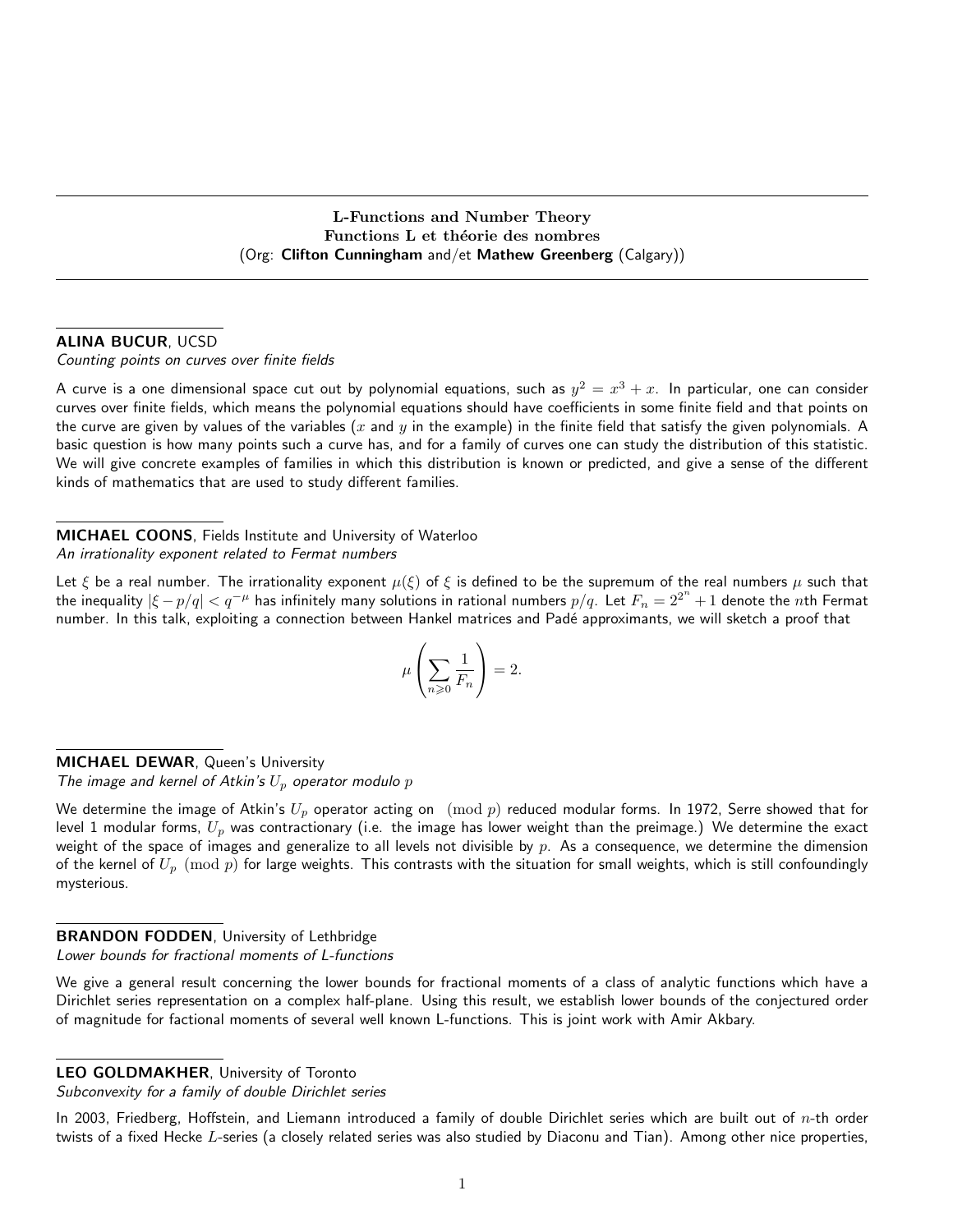a typical member  $Z(s, w)$  of this family satisfies a functional equation taking  $(s, w)$  to  $(1 - s, 1 - w)$ . This gives rise to a 'convexity' bound for  $Z(1/2 + iu, 1/2 + it)$ , which specializes to the usual notion of convexity when either u or t is fixed. I will outline work (joint with Valentin Blomer and Benoit Louvel) in which we establish a subconvexity bound in the  $(u, t)$  aspect.

### HESTER GRAVES, Queen's University

A Generalization of the Lagrange and Jacobi 4-Square Theorems

Lagrange proved that every natural number is a sum of 4 squares and Jacobi found a formula for the number of ways to write n as a sum of four squares. We will show ways to generalize Jacobi's formula to universal quaternary quadratic forms studied by Ramanujan.

### NATHAN JONES, University of Mississippi

The Lang-Trotter Conjecture for Frobenius fields

Let E be an elliptic curve defined over Q. For each prime p of good reduction for E, consider the quadratic extension  $K(p)$ obtained by adjoining to Q the roots of the p-th Frobenius polynomial. In 1976, S. Lang and H. Trotter predicted a precise asymptotic formula for the number of primes p up to X for which  $K(p)$  is equal to a fixed imaginary quadratic field. In this talk, I will discuss recent joint work with A.C. Cojocaru and H. Iwaniec, in which we prove that the Lang-Trotter Conjecture holds "on average" over families of elliptic curves.

#### DIMITRIS KOUKOULOPOULOS, Centre de Recherches Mathematiques

When the sieve works

Let  $P$  be a set of prime numbers. A basic question in sieve methods is to understand how many integers up to x are composed of prime factors solely from the set  ${\cal P}$ . A standard probabilistic heuristic predicts that this number is about  $x\prod_{\substack{p\in{\cal P}^c\ p\leq x}}$  $\left(1-\frac{1}{p}\right).$ 

We show that this is true if the set  ${\cal P}$  contains enough prime factors between  $x^{1/u}$  and  $x$ , for some fixed  $u$ . This is joint work with Andrew Granville and Kaisa Matomaki.

## MATILDE LALIN, Université de Montréal

Remarks on  $\frac{\zeta(2j+1)}{\pi^{2j+1}}$  and variants of the Ramanujan polynomials

We prove that some sets of polynomials have all of their zeros on the unit circle, a fact that was originally observed by numerical experiments. The polynomials are interesting because they have coefficients which involve Bernoulli numbers, Euler numbers, and the odd values of the Riemann zeta function and are closely related to the Ramanujan polynomials that were recently investigateb by Murty, Smyth and Wang.

This is joint work with Mathew Rogers.

## XIANNAN LI, Stanford University

Bounds on the least quadratic non-residue

In this talk, I will discuss joint work with K. Soundararajan on bounding the least quadratic non-residue on GRH. This improves previous bounds by E. Bach whose motivation for examining this problem arises from interesting applications in computational number theory. I will briefly describe this motivation as well as our improved bounds. Finally, I will speculate on "optimal" bounds on GRH.

CHARLES SAMUELS, Simon Fraser University and the University of British Columbia Mahler measures in products of algebraic numbers